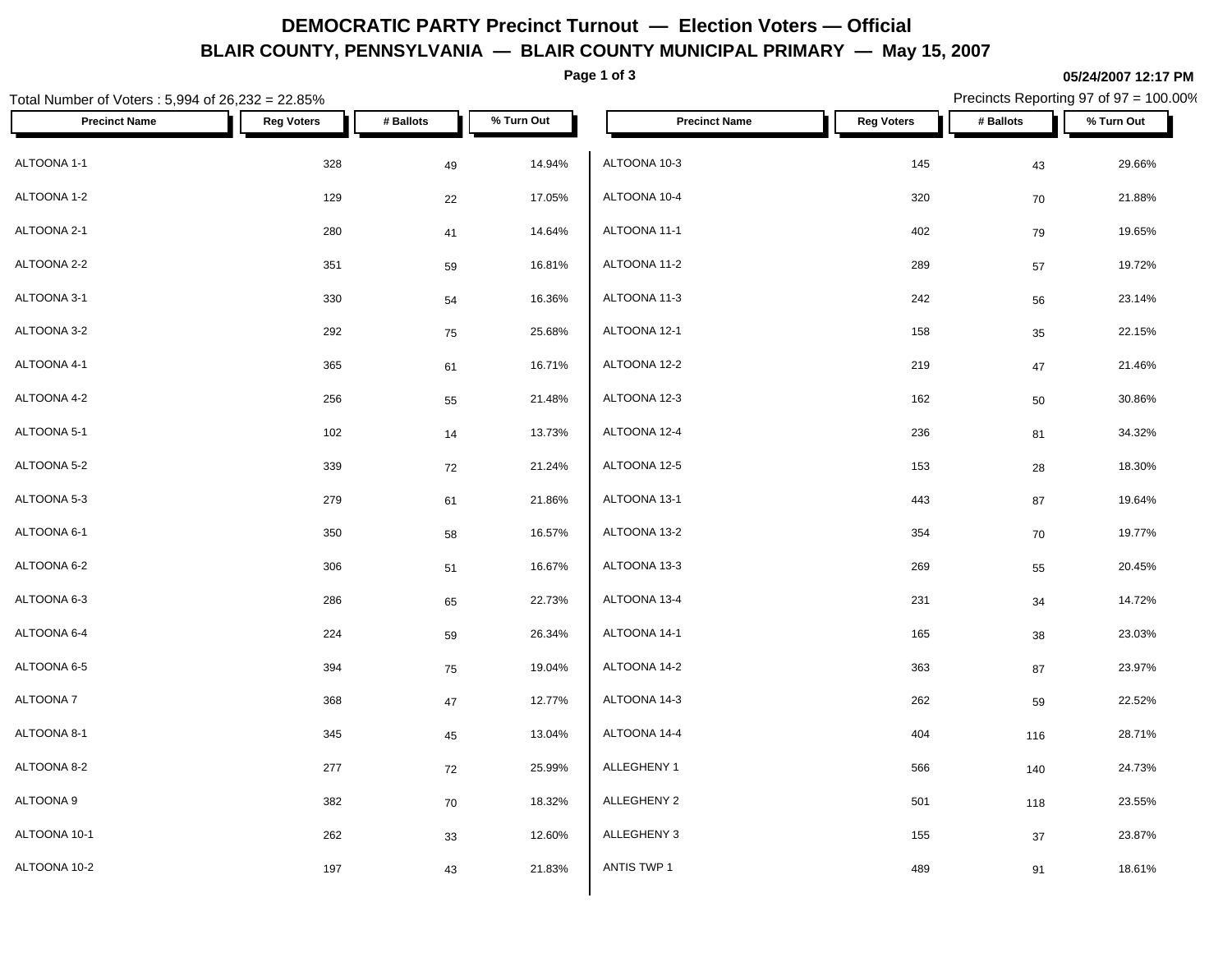## **DEMOCRATIC PARTY Precinct Turnout — Election Voters — Official BLAIR COUNTY, PENNSYLVANIA — BLAIR COUNTY MUNICIPAL PRIMARY — May 15, 2007**

**Page 2 of 3**

#### **05/24/2007 12:17 PM**

Precincts Reporting 97 of 97 = 100.00%

| Total Number of Voters : 5,994 of 26,232 = 22.85% |                   |           |            |                      |                   |           | Precincts Reporting 97 of 97 = 100.00% |
|---------------------------------------------------|-------------------|-----------|------------|----------------------|-------------------|-----------|----------------------------------------|
| <b>Precinct Name</b>                              | <b>Reg Voters</b> | # Ballots | % Turn Out | <b>Precinct Name</b> | <b>Reg Voters</b> | # Ballots | % Turn Out                             |
| ANTIS TWP 2                                       | 291               | 63        | 21.65%     | <b>HUSTON TWP</b>    | 125               | 35        | 28.00%                                 |
| ANTIS TWP 3                                       | 427               | 108       | 25.29%     | <b>JUNIATA TWP</b>   | 178               | 37        | 20.79%                                 |
| BELLWOOD BORO                                     | 347               | 61        | 17.58%     | LOGAN TWP 1          | 359               | 99        | 27.58%                                 |
| <b>BLAIR - CATFISH</b>                            | 301               | 68        | 22.59%     | LOGAN TWP 2          | 480               | 107       | 22.29%                                 |
| <b>BLAIR - E HOLBG</b>                            | 571               | 135       | 23.64%     | LOGAN TWP 3          | 248               | 73        | 29.44%                                 |
| <b>CATHARINE TWP</b>                              | 114               | 26        | 22.81%     | LOGAN TWP 4          | 435               | 86        | 19.77%                                 |
| <b>DUNCANSVILLE</b>                               | 277               | 75        | 27.08%     | <b>LOGAN TWP 5</b>   | 437               | 122       | 27.92%                                 |
| FRANKSTOWN TWP1                                   | 94                | 24        | 25.53%     | LOGAN TWP 6          | 641               | 123       | 19.19%                                 |
| FRANKSTOWN TWP2                                   | 692               | 146       | 21.10%     | LOGAN TWP 7          | 237               | 70        | 29.54%                                 |
| FRANKSTOWN TWP3                                   | 670               | 138       | 20.60%     | <b>MARTINSBURG 1</b> | 132               | 50        | 37.88%                                 |
| FREEDOM TWP 1                                     | 192               | 50        | 26.04%     | <b>MARTINSBURG 2</b> | 147               | 53        | 36.05%                                 |
| FREEDOM TWP 2                                     | 342               | 97        | 28.36%     | NEWRY BORO           | 66                | 27        | 40.91%                                 |
| <b>GREENFIELD TWP1</b>                            | 296               | 57        | 19.26%     | NORTH WOODBURY       | 277               | 95        | 34.30%                                 |
| <b>GREENFIELD TWP2</b>                            | 42                | 9         | 21.43%     | ROARING SPG 1        | 102               | 18        | 17.65%                                 |
| <b>GREENFIELD TWP3</b>                            | 383               | 78        | 20.37%     | ROARING SPG 2        | 169               | 68        | 40.24%                                 |
| <b>HOLLIDAYSBURG 1</b>                            | 144               | 26        | 18.06%     | ROARING SPG 3        | 121               | 42        | 34.71%                                 |
| <b>HOLLIDAYSBURG 2</b>                            | 167               | 51        | 30.54%     | SNYDER TWP 1         | 292               | 50        | 17.12%                                 |
| <b>HOLLIDAYSBURG 3</b>                            | 131               | 21        | 16.03%     | SNYDER TWP 2         | 355               | 76        | 21.41%                                 |
| HOLLIDAYSBURG 4                                   | 162               | 34        | 20.99%     | <b>TAYLOR TWP</b>    | 368               | 120       | 32.61%                                 |
| <b>HOLLIDAYSBURG 5</b>                            | 160               | 60        | 37.50%     | TYRONE TWP 1         | 121               | 29        | 23.97%                                 |
| <b>HOLLIDAYSBURG 6</b>                            | 221               | 64        | 28.96%     | TYRONE TWP 2         | 185               | 70        | 37.84%                                 |
| HOLLIDAYSBURG 7                                   | 129               | 32        | 24.81%     | TYRONE BORO 1        | 161               | 36        | 22.36%                                 |
|                                                   |                   |           |            |                      |                   |           |                                        |